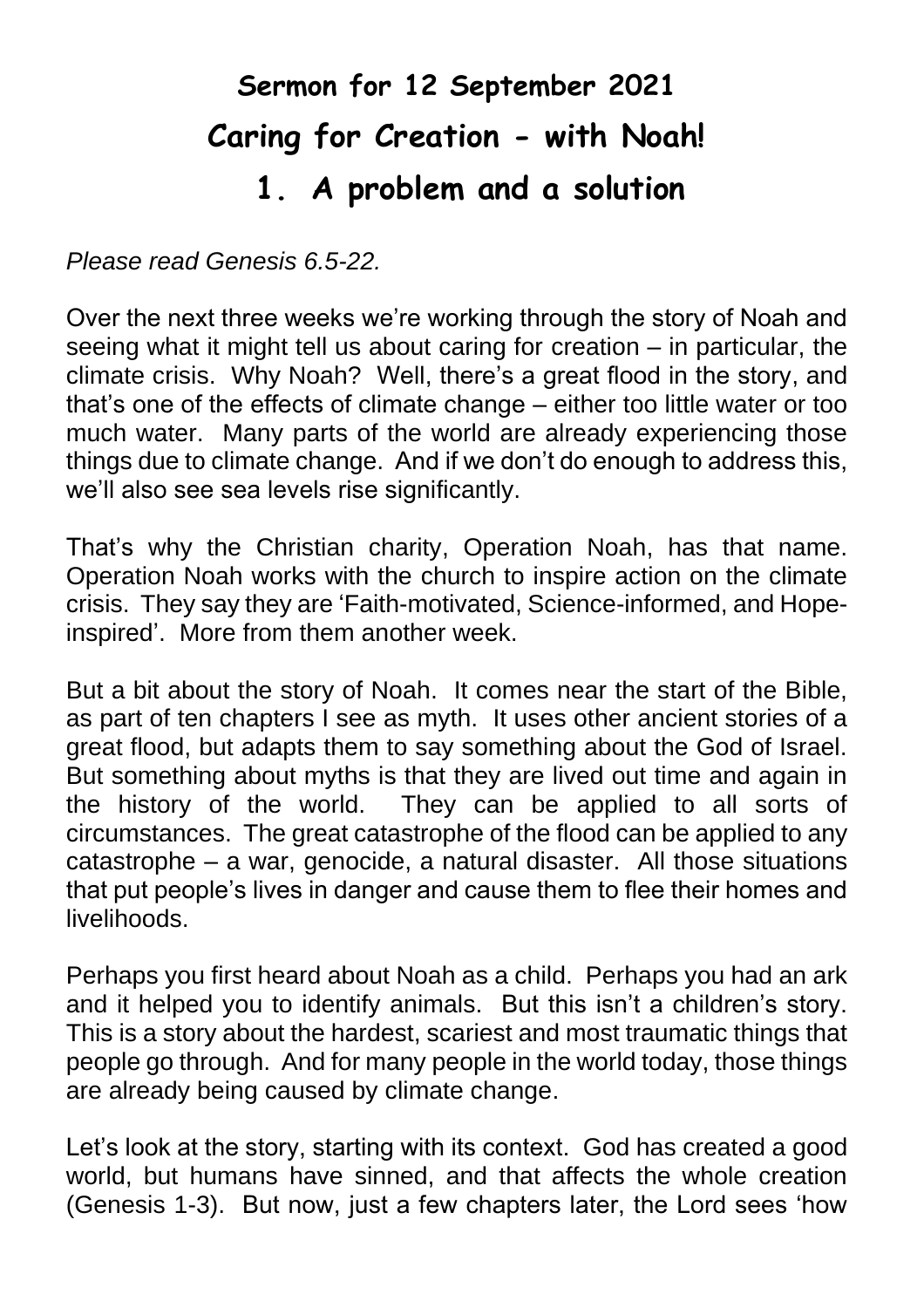great the wickedness of the human race had become on the earth, and that every inclination of the thoughts of the human heart was only evil all the time.' (v.5) There's a problem, and you couldn't state it more thoroughly than that! Humans are wicked and evil – sin has really increased.

But what is sin? Thinking back to the creation accounts, you might say that it's failing to live in the world as God intended us to; failing to care for it; failing to be good stewards of it. And that includes failing to care for and love other people. We fail to live in tune with God and all his creation. Because of sin, the world isn't the place God intended it to be.

So how does God respond? First of all, he says he'll destroy everything: 'I will wipe from the face of the earth the human race I have created – and with them the animals, the birds and the creatures that move along the ground…' (v.7) It sounds harsh, doesn't it? But note how this is said. God regrets that he made things and his heart is deeply troubled. He is desperately sad, and perhaps searching for a solution to sin.

Perhaps we don't like the means of doing this. Perhaps God doesn't like it either. But it's worth dwelling on this for a moment. This is the complete destruction of everything on earth. And that's pretty much what we're in for if global warming continues unabated. Earth will become uninhabitable.

But perhaps the main point of the flood in the Bible is to say that God can't bear sin, and he has to do something about it. Does God punish people for their sin? Does God do that in a specific way today? Those are hard questions, but one thing we do know is that we reap what we sow. We are responsible for the things that go wrong on the earth. We are responsible for climate change, which is causing extreme weather, drought and flooding in many parts of the world. So it's our responsibility to do something about it, and not to do that is sinful.

But then God changes his mind a bit – which the Hebrew God does. Instead of just destroying everything, instead of judgement, he finds a way to save things. He finds a way of both judging and saving at the same time. And that starts with one man. It will include his family too, but at first it's one man – Noah. Noah is presented as being different to other people around – righteous, blameless, walking faithfully with God. But it also says that Noah found favour with God. I wonder how much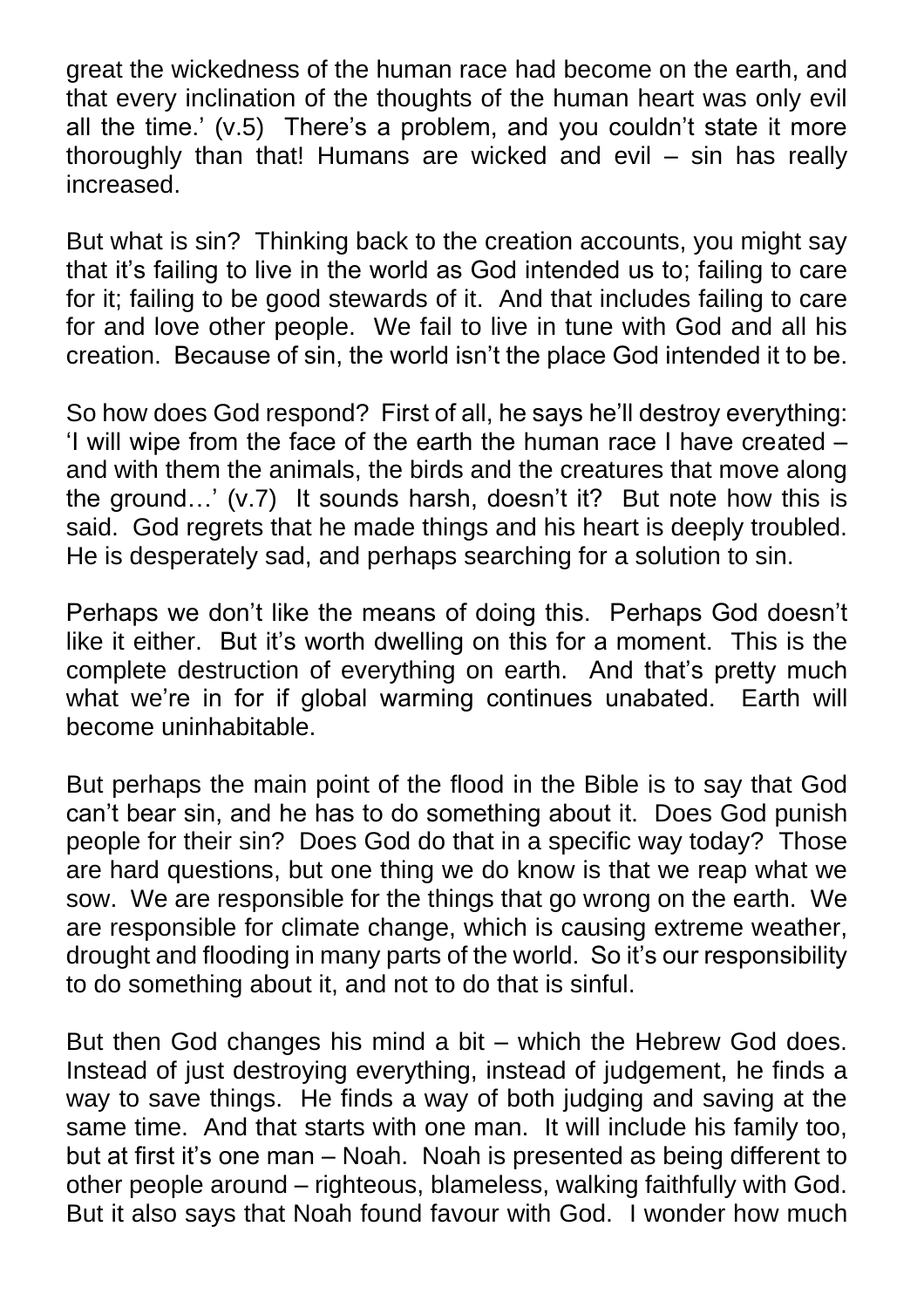of this is to do with Noah's holiness and how much is God's grace. Both seem to be there. But one way or another, God now chooses to save through Noah.

How does God do that? He gives instructions to Noah, and Noah does everything 'just as God commanded him.' (v.22) Noah has to trust God and obey the instructions – otherwise it won't work.

But how does this relate to us and the climate crisis? What could God be saying about that? Well, he's given us instructions too  $-$  but they come to us through people like scientists, who tell us what we need to change, and how quickly we need to change it. We have reports like the one that's come out this year from the International Panel on Climate Change. That states that climate change is widespread, rapid and intensifying. We have to listen to this, and we have to do something – we have to obey.

Of course, we might say, is this worth bothering with? Aren't we doomed? Look at everybody else – what are they doing? I wonder what the reaction was when Noah built the ark. The storybooks and films often show people ridiculing him. Genesis doesn't tell us, so we can only imagine. But Jesus says, 'As it was in the days of Noah, so it will be at the coming of the Son of Man. For in the days before the flood, people were eating and drinking, marrying and giving in marriage, up to the day Noah entered the ark; and they knew nothing about what would happen until the flood came and took them all away. That is how it will be at the coming of the Son of Man.' (Matthew 24.37-39)

Jesus doesn't speak about ridicule, but apathy. And that's the biggest threat in the climate crisis – people who just don't seem to care, or put their own interests before those of the world. Of course, we're all hypocrites when it comes to this. But people continue eating and drinking without considering where their food comes from, marrying – and having non-biodegradable confetti, driving their petrol and diesel cars, investing in fossil fuels, buying utilities generated from fossil fuels… because they put their own lifestyle and finances before the needs of others in the world.

I wonder how we can address this apathy today. We have to start with ourselves, and perhaps the more people see what others are doing, the more things will change. I know some people really do this. They take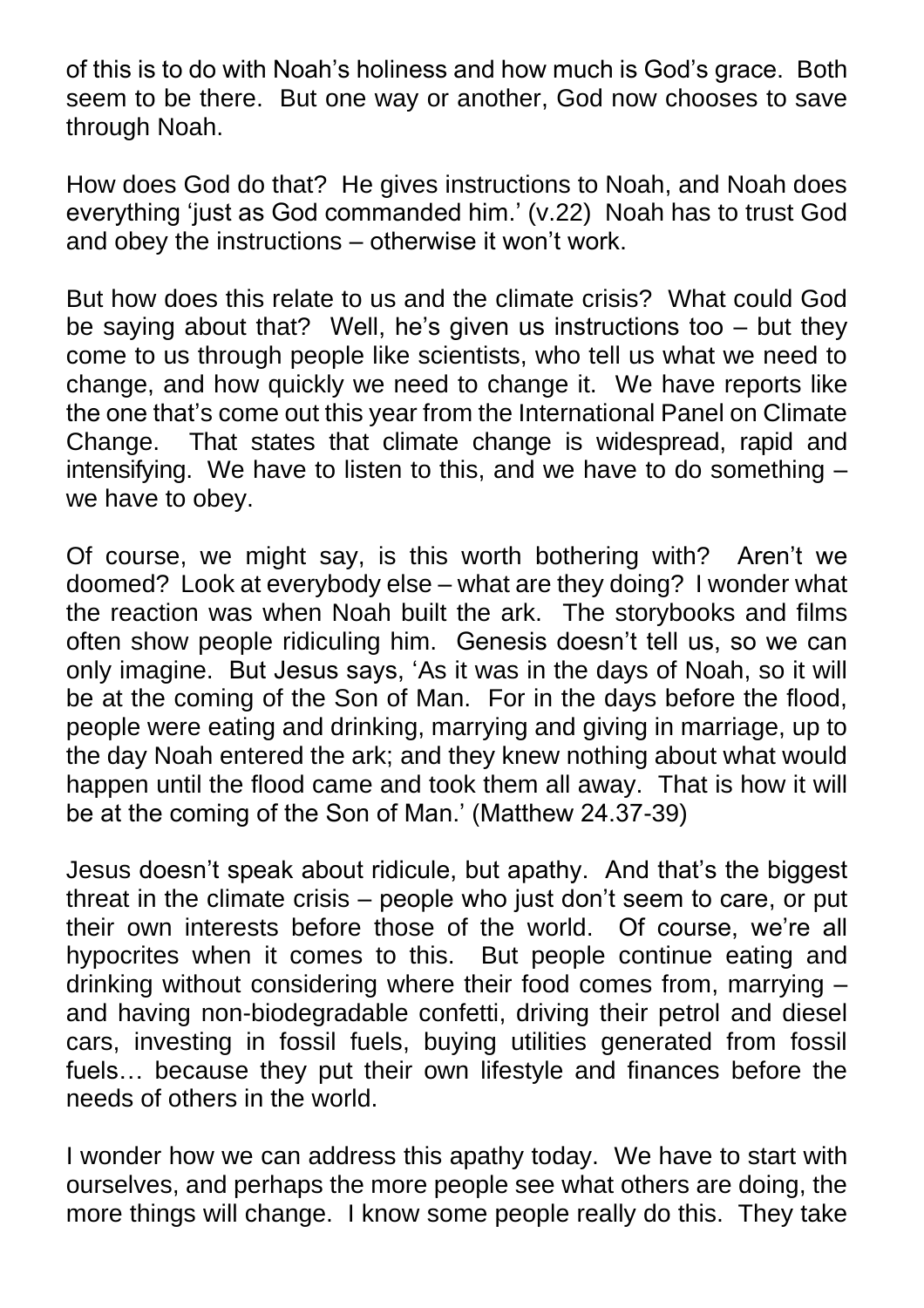a stance not to have a car, or never to fly again. It can be really sacrificial – and it should be. We also have to pressurise government, because there are so many things we can't influence or control, but government can.

It's also important to see that Noah isn't called just to save his family but the animals too. Part of our problem is that we see the world just  $-$  or mainly – from a human point of view. We need to remember that we share the world with other creatures, and without at least some of them – like the bees – we would die. The solution needs to be good not just for humans but for the whole creation.

Last Tuesday, Pope Francis, the Archbishop of Canterbury Justin Welby, and the Orthodox Ecumenical Patriarch Bartholomew, issued an unprecedented joint appeal to members of their churches to 'listen to the cry of the earth' and back action to stem the effects of climate change. In *A Joint Message for the Protection of Creation*, they asked Christians to pray that world leaders at the UN Climate Change Conference (COP26) in Glasgow in November would make courageous choices. They said: 'We call on everyone, whatever their belief or world view, to endeavour to listen to the cry of the earth and of people who are poor, examining their behaviour and pledging meaningful sacrifices for the sake of the earth which God has given us.

'We stand before a harsh justice: biodiversity loss, environmental degradation and climate change are the inevitable consequences of our actions, since we have greedily consumed more of the earth's resources than the planet can endure.'

They also said that recent extreme weather events, natural disasters, floods, fires, droughts and rising sea levels have shown that 'climate change is not only a future challenge, but an immediate and urgent matter of survival.'

The Pope, Justin Welby and Patriarch Bartholomew together lead 1.6 billion Christians throughout the world. Just imagine the effect if they all did what their church leaders are asking. Of course, many Christians live in the Developing World and can do less to change things than we can. But if we act, it makes a difference. Our leaders, as well as God, are calling us to do something.